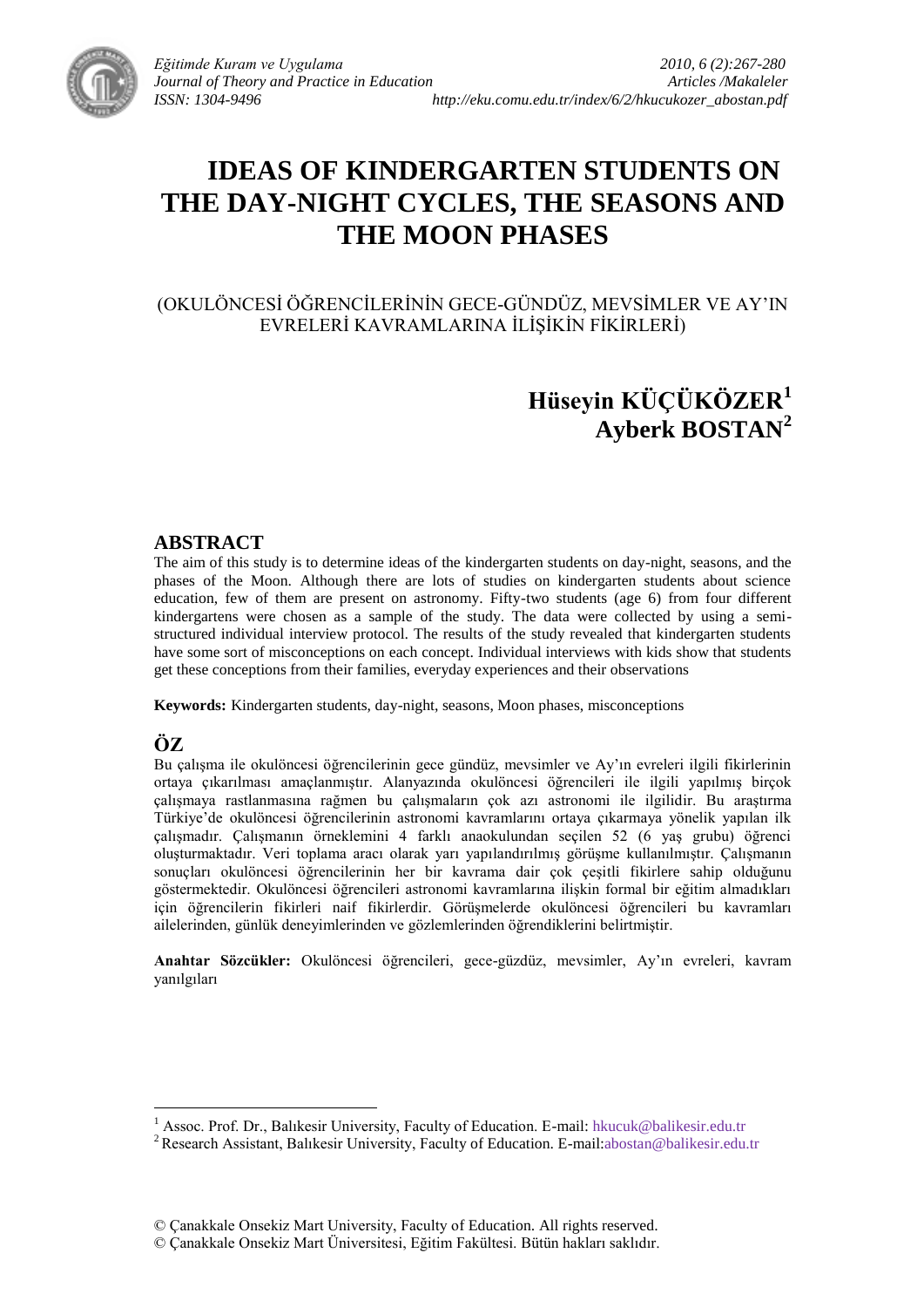## **INTRODUCTION**

Studies related to the process of students' perceptions and constructions of the environment point out that students can construct their observations and experiences in their mind to be either correct or incorrect. Mental models that are constructed by students and that contradict scientific facts are called "misconceptions," "alternative ideas," "students' science" etc. in the literature. Students' views are affected by experiences based on direct participation or observation, culture, language, explanations of teachers, and educational tools (Wandersee, Mintzes, & Novak, 1994:188).

Since kindergarten students have not generally had an instruction on the topic, they get the concepts from everyday experiences, from their daily observations, and from their interactions with grown-ups (Hannust and Kikas, 2007). Kindergarten students enter into in the classroom after getting a certain perception level based on experiences till the age of six when the formal education starts (Nuutinen, 2005). Paik, Kim, Cho and Park (2004) found out that kindergarten students try to comprehend the changes of state of events through their sensorial observations without developing a full understanding level of the events. As a result, mental models developed by students may cause misconceptions. The education given by the family is no doubt one of the factors that effects the mental models developed by the students and should not be underestimated. The status and the way of life of the family where a student grows up affect the willingness of the students towards participation in school activities and his/her taking initiative (Arabacı and Aksoy, 2005).

There are many studies on science education that have been conducted with kindergarten students. For example, Ravanis and Bagakis (1998) studied understanding level of vaporization concept in Greece; Leighton (2003) looked for the ratio of awareness about ozone layer and the hole in it in Canada; and Paik et al. (2004) searched for ideas about change of state and necessary conditions for change of state in South Korea; Ravanis (2004) studied on mental models about frictional force in Greece; Nuutinen (2005) analyzed conceptual changes on sinking and floating concepts in Finland; Güler and Akman (2006) have determined views of 330 kindergarten students on the nature of science in Turkey.

It is not surprising that kindergarten students have numerous views on astronomy, which is a field based on observation (Baxter, 1991), because they can observe the day-night cycle, the movements of the Sun, the phases of the Moon and the stars (Url1, 2003). In spite of these results there are very few studies on the subject of astronomy done with kindergarten students (Vosniadou and Brewer, 1992; Vosniadou and Brewer, 1994; Valanides, Gritsi, Kampeza, and Ravanis, 2000; Hannust and Kikas, 2007). There are,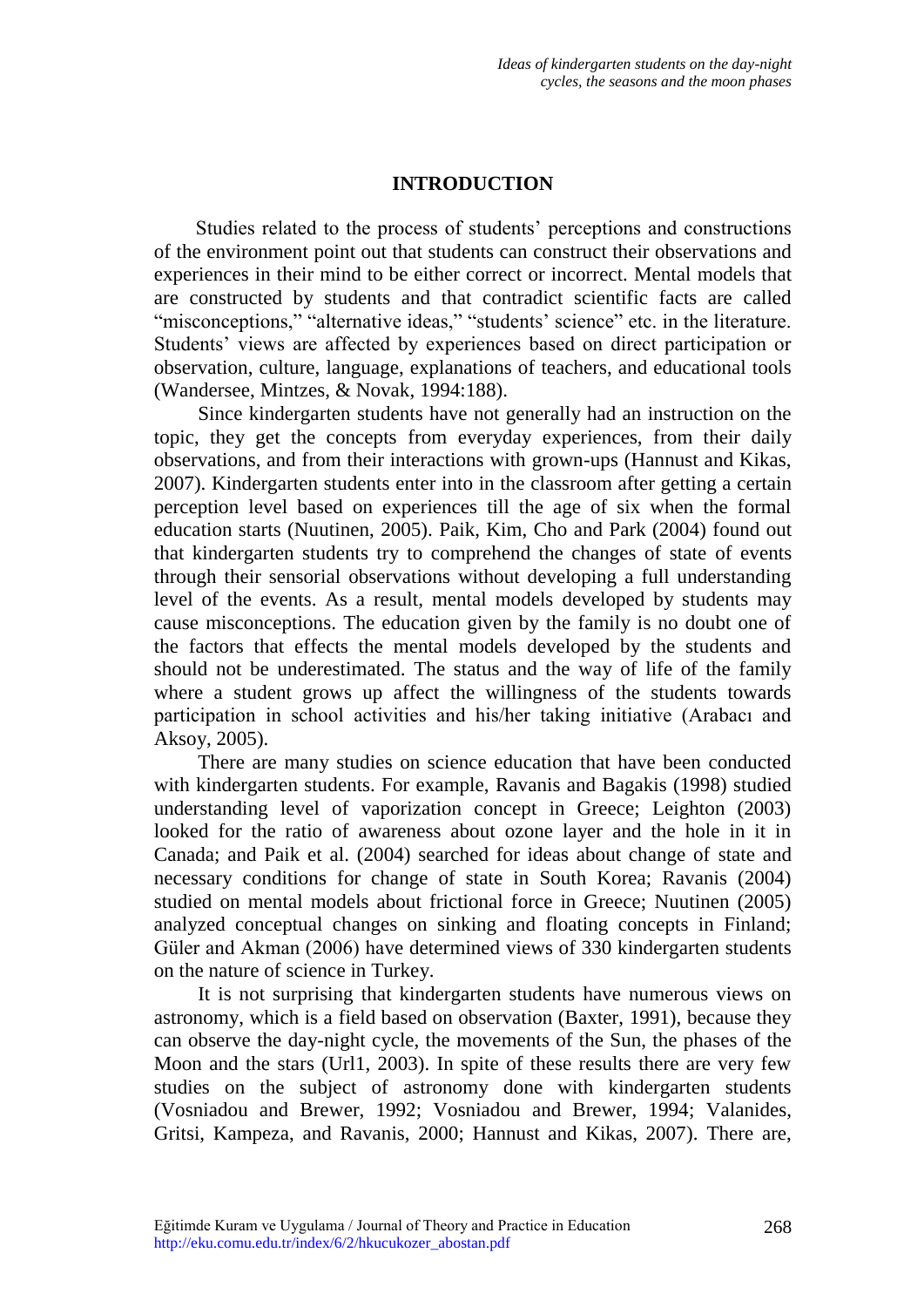however, many studies with other age groups. For example, Baxter (1989, 1991), Sharp (1996), Dunlop (2000), Barnett and Morran (2002), Dove (2002) studied with primary school students (7-14 aged); Baxter (1989), Sadler (1992), Trumper (2001a) and Agan (2004) targeted high school students (15- 18 ages) and Bisard, Aron, Francek and Nelson (1994), Atwood and Atwood (1997), Zeilik (1998), Trumper (2001b), Suzuki (2003), Kikas (2004), Küçüközer (2007), Trundle, Atwood and Christopher (2007) choose university students and prospective teachers to work with; Parker and Heywood (1998), Trumper (2001b), Kikas (2004) on the other hand preferred work with teachers on astronomy and astronomy related subjects. All of these studies show that students from different age groups have many ideas about the phenomena and concepts of astronomy. Some of these ideas are misconceptions and some of the misconceptions are common at different age groups. As mentioned above, studies on how kindergarten students perceive astronomical concepts are very few. Views of kindergarten students on daynight, gravity, the shapes and sizes of the Sun and the Earth have been analyzed in several studies (Vosniadou and Brewer, 1992; Vosniadou and Brewer, 1994; Valanides et al., 2000; Hannust and Kikas, 2007). Vosnaidou and Brewer (1994) have worked with 20 students at the age of 6 years and 9 months. These students were at elementary school in the USA but they were at the same age with our study" sample and didn"t have instruction about the subject. The study was about children"s concepts on "disappearance of the Sun at night", "explanations of the day/night cycle", "movement of the Moon" and "disappearance of the stars during the day". Thirteen first-grade children provided initial models, 2 children"s models were synthetic models and only 2 children gave correct answer about the day/night cycle. Some of the children"s initial models about the day/night cycle are "the Sun goes down on/in the ground and the Moon comes up", "the Sun goes down under the Earth or the other side of the Earth" and "the Sun goes down it goes to another city". Researchers obtained same ratio about the answers at the other questions.

In another study Vosniadou and Brewer (1992) worked with the same sample about mental models of the Earth's shape. Most first-grade students held a dual earth mental model or a mixed model and only 3 students gave the correct answer. Other models about the Earth"s shape were that it is a hollow sphere, flattened sphere and rectangular Earth.

Valanides et al. (2000) worked with 33 kindergarten students in Greece and studied what they know about the shapes of the Sun and the Earth and how they perceive the concept of the day-night cycle. Although most of the students stated that before and after instruction, the Sun and the Earth's shapes is sphere, few described their shapes as hemispherical, disk-like, cubic or pyramidal. The misconceptions seen before the instruction on the day-night cycle were 'the Earth's revolving around the Sun and on its axis', 'the Earth's revolving around the Sun', 'the movement of the Sun' and 'religious' or

<sup>©</sup> Çanakkale Onsekiz Mart Üniversitesi, Eğitim Fakültesi. Bütün hakları saklıdır.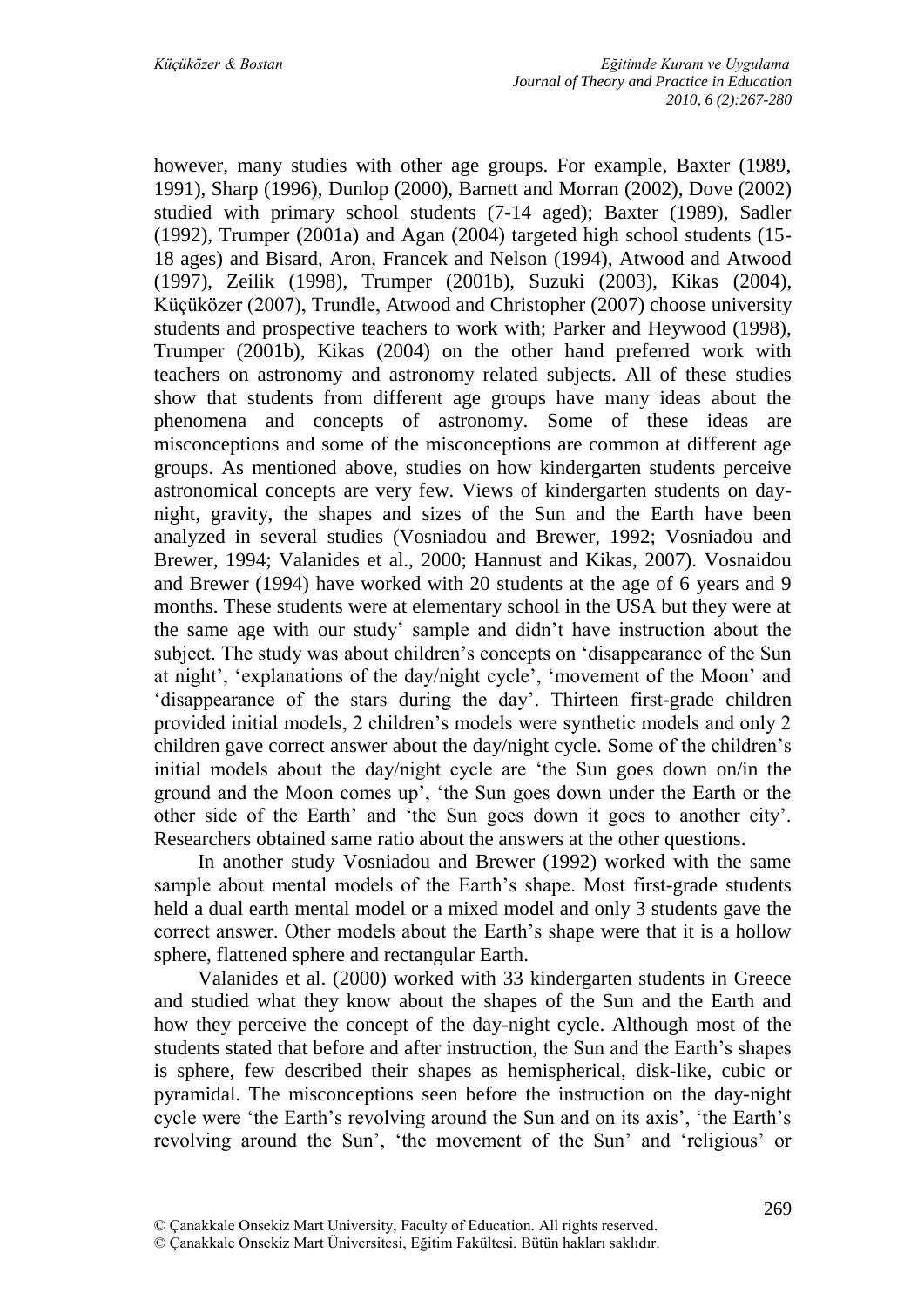'mythological explanations'. Although these misconceptions were still reported after the instruction, the ratio was relatively reduced.

Hannust and Kikas (2007) worked with 113 kindergarten students in Estonia and investigated the concepts of gravity and the shape of the Earth. They come across similar misconceptions about the shape of the earth as was found by Valanides et al. (2000). Most of the students showed the direction of the gravity to be downwards on their drawings. Interviews before and after the instruction revealed that students had many misconceptions on these concepts before the instruction, and kept most of them afterwards as well. Results revealed that the instruction was very complicated for the students, and therefore they still used alternative ideas that they constructed on their own to explain the events even after the instruction.

#### **The Aim and Importance of the Research**

This study aimed to investigate the ideas of kindergarten students on the day-night cycle, the seasons and the phases of the Moon. It should be noted that since they had no formal instruction beforehand, the views of the students were expected to be naive ideas based on self-observations, experiences, and their families" contributions.

After a review of the literature, it is apparent that even though there are few studies on ideas of kindergarten students about astronomical concepts there has been no research conducted on this subject in Turkey. Therefore, this work reveals for the first time the views of Turkish kindergarten students on astronomical concepts.

#### **METHODOLOGY**

In this study a qualitative approach (interview) was used to understand and describe students" ideas about astronomical concepts. Qualitative methods were used because they have the ability to better understand and describe the students' understanding about these concepts.

#### **Sampling**

The sample consists of 52 kindergarten students. The sample of the study had been chosen from four different kindergartens located in the city centre of Balıkesir, and while three of them were public schools, one of them was private school. All of the students were six years-old. These kindergarten students had no instruction on astronomical subjects before this study. During the conversations kindergarten teachers said the sampling were not instructed about the concepts of the study before this study.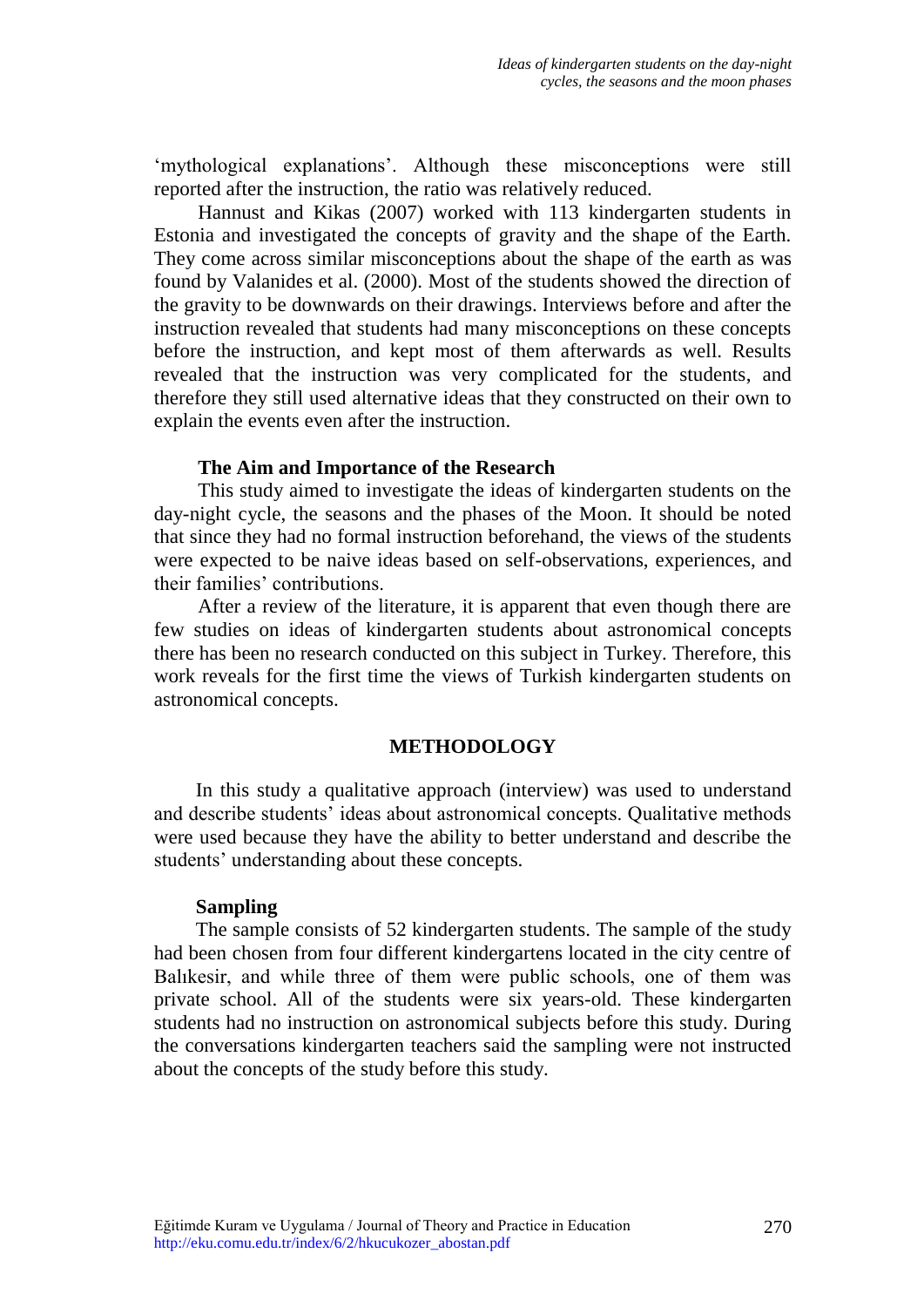## **Data Collection and Analysis**

While preparing the interview questions, we took ideas from some of the studies in the literature. The questions used in the studies of Küçüközer (2007), Trumper (2001a) and Zeilik (1998) about the day-night cycle, the seasons, and the phases of the Moon were helpful in preparing the interview questions.

After preparation, the questions were checked by one science education expert and five physics education experts for content validity. Necessary amendments suggested by experts for the questions which were used during the interviews were included to make them easier to understand for kindergarten students. Semi-structured individual interviews in a relaxed atmosphere lasted four weeks with each one taking around 20 minutes. During the interviews the students were asked:

- Why day-night take place,
- Why the seasons occur and,
- The Moon appears crescent during some nights, half during some other nights and full during some nights (the phases of the Moon were shown). What do you think what might cause these changes?

The data gathered through interviews were grouped and each group included similar explanations offered by the students and frequency values of these presented as tables. To offer examples, a couple of typical answers were chosen and given at the bottom of the tables.

## **RESULTS**

The views of the kindergarten students on astronomical concepts revealed by the interviews are summarized in the subsequent sections.

## **Day-Night Cycle**

In Table 1, the kindergarten students' ideas about the reasons for the daynight cycle are given.

28.9% of the students (15 students) offered scientifically acceptable explanations (the Earth spins on its axis) as the reason of day-night occurrence. Students in this category stated that the Earth revolves on its axis. As an example for this category the explanation of Student39 is given below:

> **Interviewer**: How do day and night take place? **Student39**: While it is night on the one side of the Earth it is daytime on the other side, when it becomes daytime on that side it becomes night on the other side. **Interviewer**: How does this happen? **Student39**: Because of Earth's revolving around itself. **Interviewer**: Where did you learn all these? **Student39**: My elder sister told me.

<sup>©</sup> Çanakkale Onsekiz Mart University, Faculty of Education. All rights reserved.

<sup>©</sup> Çanakkale Onsekiz Mart Üniversitesi, Eğitim Fakültesi. Bütün hakları saklıdır.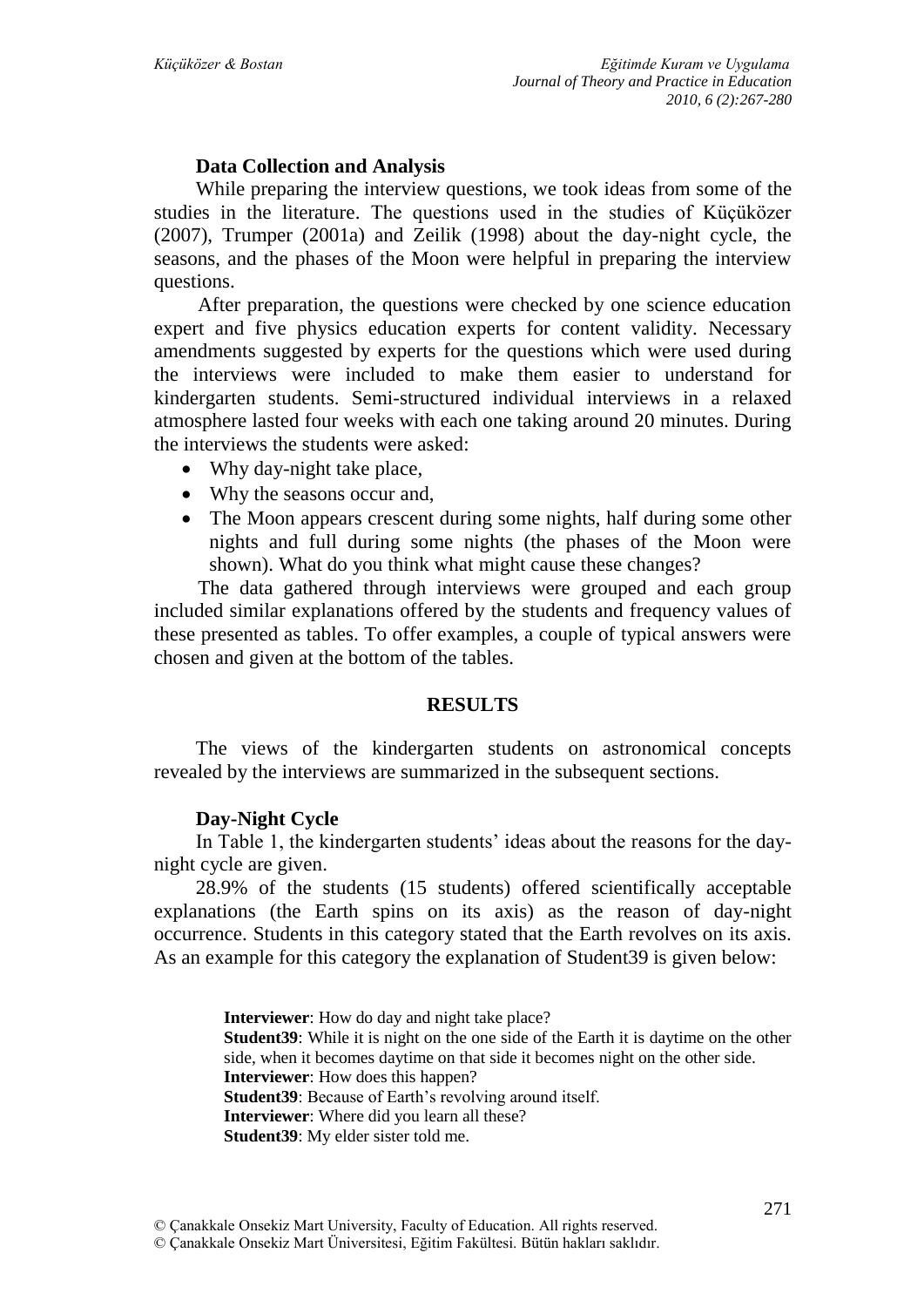| Number of<br><b>Students</b> | Percent of<br>Students $(\% )$ |
|------------------------------|--------------------------------|
| 15                           | 28.9                           |
| 10                           | 19.2                           |
| 7                            | 13.5                           |
| 5                            | 9.6                            |
| 4                            | 7.7                            |
| 3                            | 5.8                            |
|                              | 1.9                            |
| 4                            | 7.7                            |
| 3                            | 5.8                            |
|                              |                                |

**Table 1. The Ideas of the Kindergarten Students on the Reasons of the Day-night Cycle (n=52)**

correct idea, \*\*misconception

Eight students who gave the correct answer stated that they learned their answers from their family members such as from their mother, father, sister, aunt etc. as is the case with student39. A conclusion can be drawn from this outcome that although a kindergarten student who has not yet had a formal schooling, he or she can develop a correct mental model by means of his/her family.

The answers of 57.7% of all the students contradict with scientific facts. Among the wrong answers, the most frequent category is the "movement of the Sun" with 10 students. In this category; four students offered the explanation that during the night the Sun goes to the space and comes back during the daytime, two students believed that the Sun revolves around the Earth and, the other four reported that the Sun was in a place where it was daytime and at nights it moved towards some other place where it was becoming daytime. One other wrong answer category is "movement of the Moon' and there were seven students (13.5%) in it. These students reported that the Moon moves towards the place where it is night and at daytime it moves again towards some other places where it becomes night. As an example for this category, the dialogue with student26 is given below.

> **Student26:** Day and night take place due to movement of the Moon. **Interviewer:** How does the Moon move? **Student26:** It revolves around us. The Moon sets, raises. When the Moon sets it becomes daytime, when it raises it becomes night.

As shown above, while the student26 has the accurate knowledge of the Moon"s orbit around the Earth, she links the day-night cycle with the appearances of the Moon and believes that these appearances cause the change from day-night.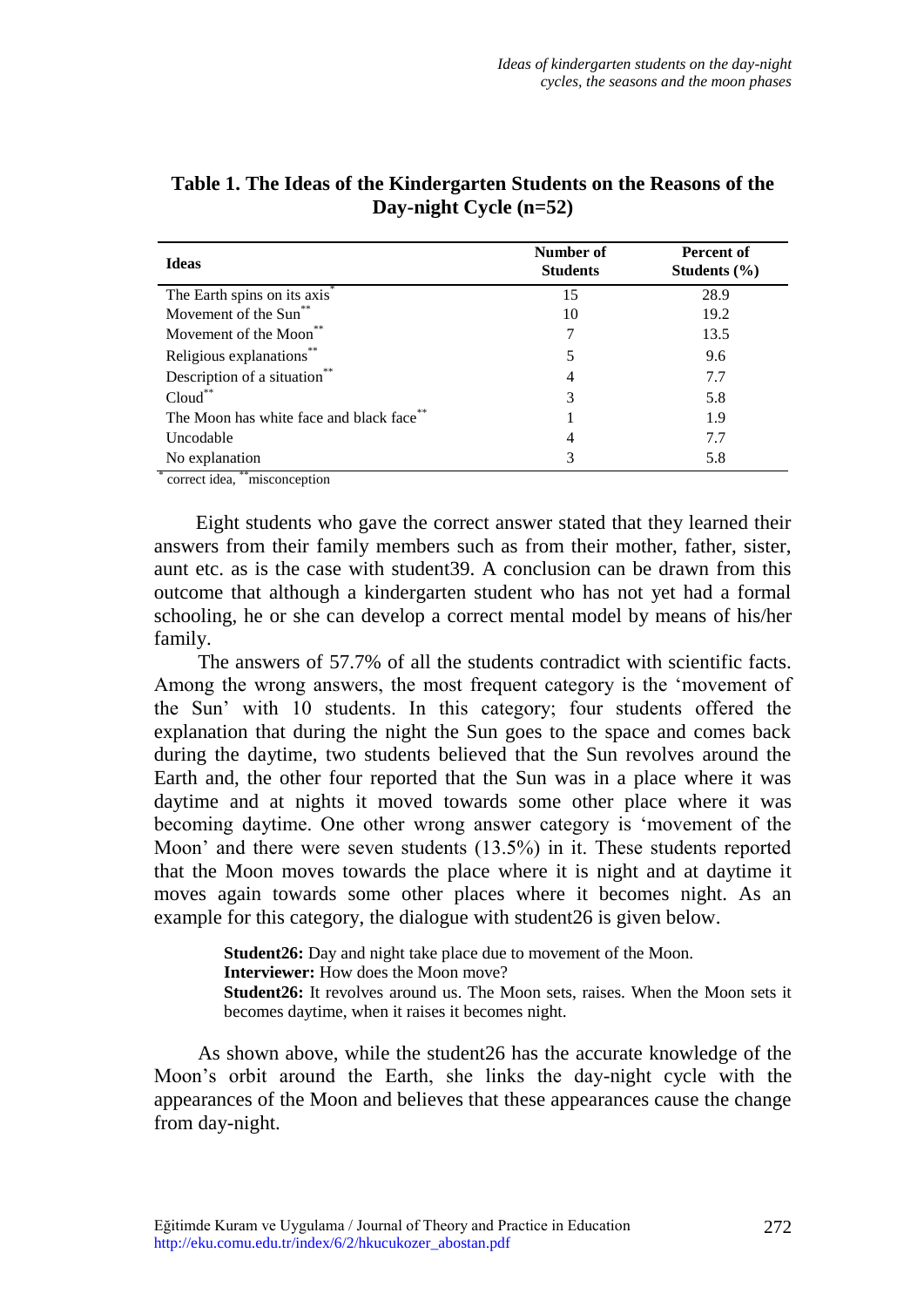There are five students (9.6%) who give answers that fall in the "religious explanations" category. They are obviously influenced by their religious beliefs and said that the God (Allah) created day-night. There are three students (5.8%) in the "cloud" category and they offer the explanation that clouds cause night by blocking the Sun. As a different category, only one student told that the Moon has two faces and day-night occurs because during daytime the Moon shows its white face, and during night it shows its black face. In the 'description of a situation' category four students linked day-night occurrences with their everyday life, and explained that night occurs to make people sleep, and daytime occurs to make them go to school.

#### **Seasons**

Table 2 shows the kindergarten students' ideas about that the seasons change. As shown in the Table 2, although students have various ideas about the changing of the seasons, none of them could offer a scientifically acceptable explanation of the tilt on the Earth's axis as the reason.

|  |                         | Table 2. The ideas of the kindergarten students on reasons of occurrences |
|--|-------------------------|---------------------------------------------------------------------------|
|  | of the seasons $(n=52)$ |                                                                           |

| <b>Ideas</b>                                      | Number of<br><b>Students</b> | Percent of<br>Students $(\% )$ |
|---------------------------------------------------|------------------------------|--------------------------------|
| The Earth revolves around the Sun <sup>7</sup>    | 11                           | 21.1                           |
| Life centric**                                    | 13                           | 25                             |
| The movement of the Sun <sup>**</sup>             | 9                            | 17.3                           |
| $Clouds$ **                                       |                              | 13.5                           |
| Religious explanations**                          | 4                            | 7.7                            |
| The distance of the Earth to the Sun <sup>®</sup> | 2                            | 3.9                            |
| Uncodable                                         | 2                            | 3.9                            |
| No explanation                                    | 4                            | 7.7                            |

\*\*misconception

The most frequent wrong answer (21.1% of students) is that because "the Earth revolves around the Sun" the seasons occur. As an example to this category the dialogue with the student20 is given below.

> **Student20:** There is an Earth and a Sun. When the Earth revolves around the Sun the seasons occur. The Sun is in the middle; as long as the Earth revolves around it different seasons take place.

**Interviewer:** Well why do you think so?

**Student20:** I have heard it before. It has been told that everything revolves around the Sun, the Earth too, my father once told me.

This example leads to a natural conclusion that while students make up their conceptual understanding their close environments influence them. In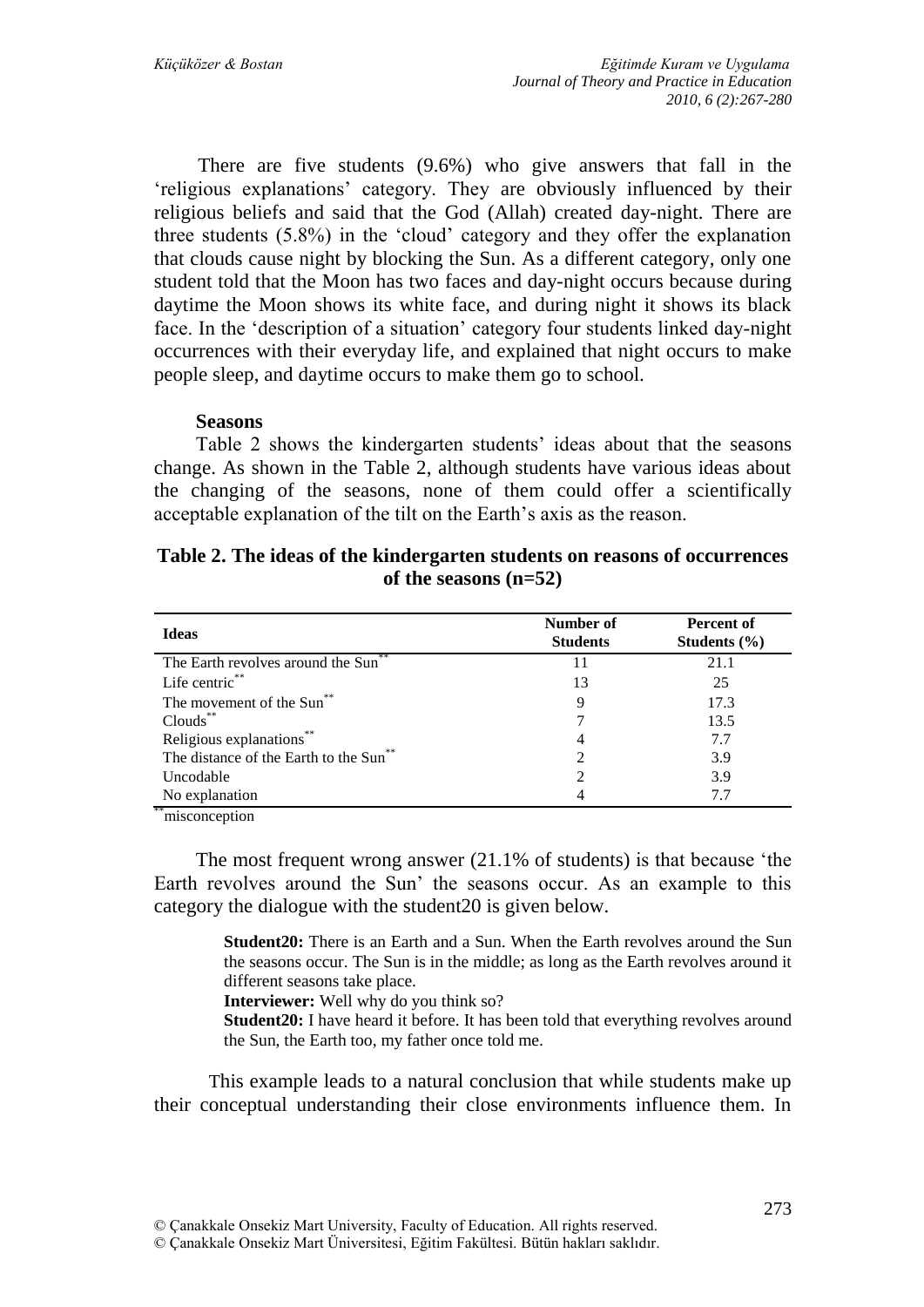this context it can be easily argued that whatever they learn from their families and friends becomes influential on their conceptual understanding.

Answers of 13 students (25%) fell into the 'life centric' category. While 10 of these students offered an explanation that the seasons occur in order to make fruits and vegetables, which grow in different seasons, grow, the other three kids said that they take place to make the summer hot and the winter cold. Under the category of "the movement of the Sun", there are nine (17.3%) students' answers. They suppose that the Earth is stationary, and that the Sun revolves around the Earth. They explain this as follows, while the Sun revolves around the Earth, whichever side the Sun is on becomes summer for that side, and winter for the other side. When they were asked how they did got this knowledge they could not provide a satisfactory answer and said that "*it must be happen like this otherwise how can the seasons take place*". Seven (13.5%) pupils whose answers belong to the category of "clouds" chose different ways to explain the effects of clouds on the occurrences of the seasons. While four of them said that clouds cause the seasons by blocking the Sun, the other three stated that dark and light-coloured clouds cause the seasons. The dialogue with student38 who saw colour of the clouds as the reason for the occurrences of the seasons is given below.

**Interviewer:** How do the seasons occur?

**Student38:** Due to the clouds.

**Interviewer:** Can you tell us more? How do the seasons occur due to the clouds? **Student 38:** Due to dark clouds, white clouds. Due to dark clouds winter takes place; due to white clouds summer takes place. Because when there are dark clouds it becomes cold.

"The distance from the Earth to the Sun" is another category and only two students (3.9%) gave answers that can be put in this category. These students thought that the Earth is closer to the Sun during the summer and farther away during the winter.

Under the 'religious explanations' category, there are explanations of four students (7.7%). The dialogue with student23 in this category is given below.

> **Interviewer:** How do the seasons occur? **Student 23:** All have different specifications. God (Allah) tells when they should take place, the seasons occur. **Interviewer:** How does God make the seasons occur? **Student 23:** He calls one season's name and that season occurs.

As seen above, students in this category could not offer a scientifically acceptable explanation and they only used their religious beliefs for explanation of seasons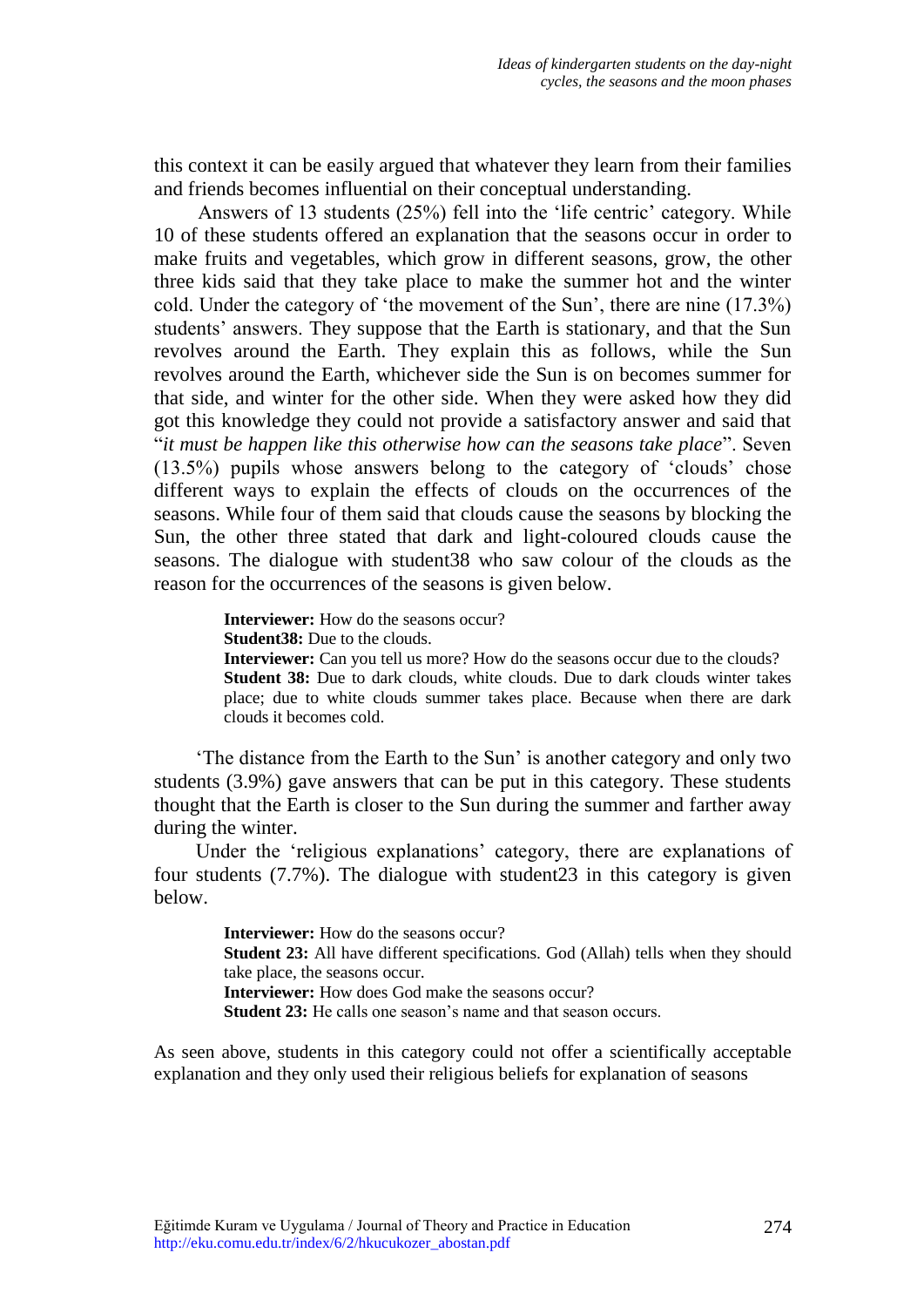## **Moon Phases**

It has been revealed that kindergarten students have quite a few ideas on the Moon phases. Accordingly the number of the categories designated to the answers turned out to be the highest. Table 3 shows the ideas of the students on the Moon phases.

| <b>Ideas</b>                                    | Number of<br><b>Students</b> | Percent of<br>Students $(\% )$ |
|-------------------------------------------------|------------------------------|--------------------------------|
| The Moon revolves around the Earth <sup>®</sup> | 4                            | 7.7                            |
| Movement of the Sun <sup>**</sup>               | 8                            | 15.4                           |
| Religious explanations**                        |                              | 13.5                           |
| Clouds <sup>®</sup>                             | 6                            | 11.5                           |
| There is more than one Moon in various shapes   | 6                            | 11.5                           |
| Movements of the Moon <sup>®</sup>              | 4                            | 7.7                            |
| It changes because people want                  | 3                            | 5.8                            |
| It changes according to seasons <sup>1</sup>    | 3                            | 5.8                            |
| Stars joining in different shapes**             |                              | 1.9                            |
| Uncodable                                       | 4                            | 7.7                            |
| No explanation<br>**                            | 6                            | 11.5                           |

**Table 3. The ideas of kindergarten students on the Moon phases (n=52).**

\* correct idea, \*\*misconception

Four students (7.7%) gave the correct answer and put in accurate answers category that argues the Moon rotates around the Earth. For an example, the dialogue with student31 who offered an accurate explanation is given below.

> **Student31:** The Moon rotates around the Earth then Moon phases take place. **Interviewer:** What happens when the Moon rotates around the Earth? **Student31:** The Moon appears in various shapes. **Interviewer:** How does the Moon appear in various shapes? **Student31:** I would not know.

Even the students who gave right answer could not support their arguments with a scientific explanation. Based on students' responses it is evident that these students could not develop a complete understanding level for their answers.

Seventy-three percent of the students gave wrong answers, and the 'movement of the Sun' category has the highest ratio (eight students) of wrong answers. One student said that when the Moon is crescent the Sun is somewhere else, and two of them said that when the Sun moves to the place where it can see the Moon more and the Moon becomes full Moon. The remaining five argued that the Sun"s whereabouts changes the shape of the Moon. After the Sun category the most frequent category is the "religious explanations' category that included seven students (13.5%). As it happened for other questions some of the students were influenced by their religious beliefs and they said "*God created the Moon phases*". Under the category of

<sup>©</sup> Çanakkale Onsekiz Mart Üniversitesi, Eğitim Fakültesi. Bütün hakları saklıdır.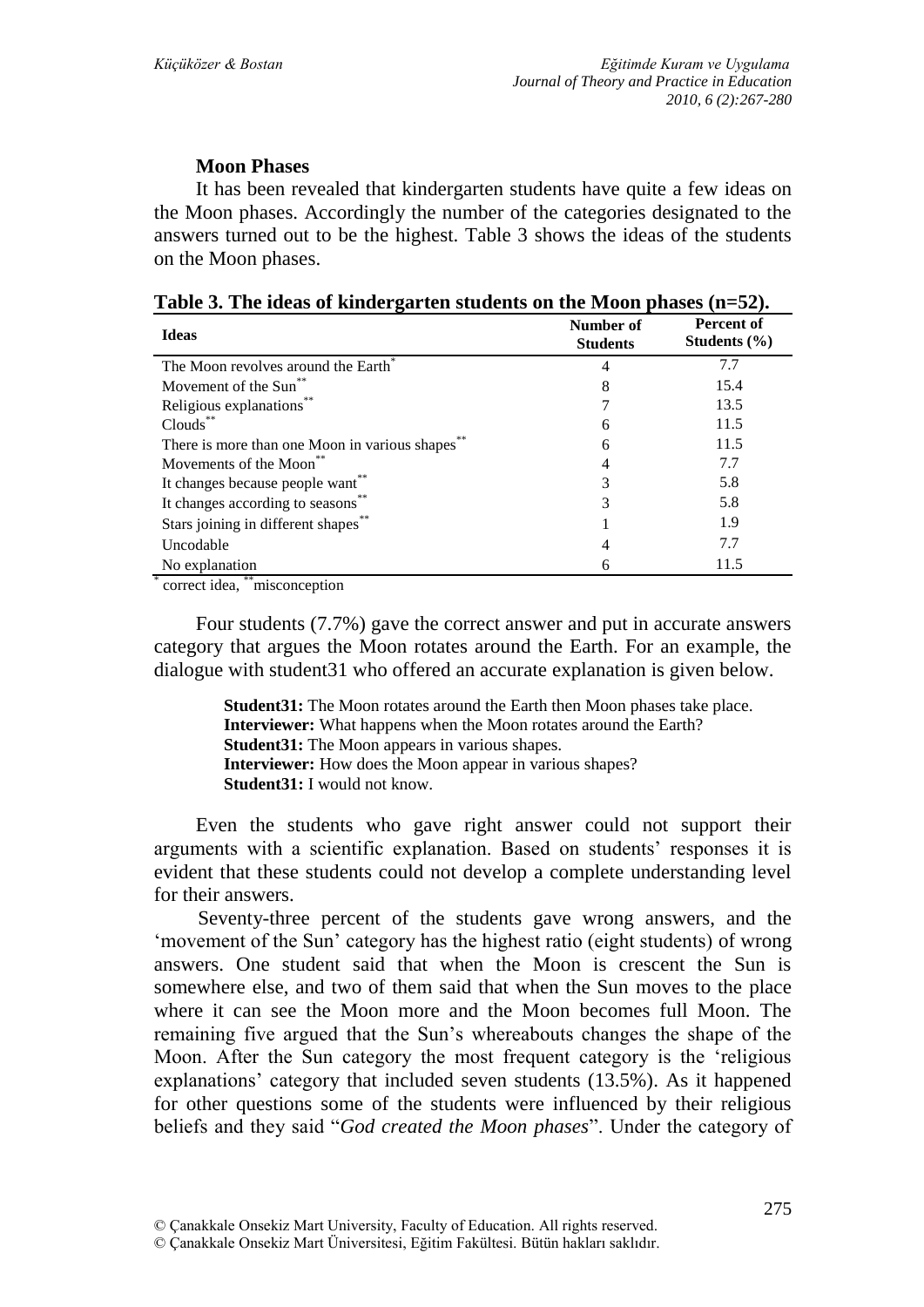the "clouds" there are six students (11.5%) who argued that by blocking the Moon different ways the clouds make the Moon appear in various shapes. Six students (11.5%) said that 'there is more than one Moon in various shapes' and explained the phases of the Moon with the appearance of one of these many moons on different nights. A record of the interview with student23 is given below.

> **Interviewer:** When we look at the sky at different nights we see that the shape of the Moon changed. Why do you think the shape of the Moon changes? **Student 23:** Sometimes it becomes like a banana, sometimes it looks like a football ball. There are two moons, one is banana shape, and the other one is a football ball shape. When they appear we see different.

As seen above, student23 told that there were two moons: one shaped like a banana, and the other one like a football ball, and they come out at different times. In the category of the "movements of the Moon" four students (7.7%) assume that shape of the Moon changes because the Moon goes to a different place during the daytime. One student said that the phases of the Moon change according to the seasons.

## **CONCLUSION, DISCUSSION AND SUGGESTIONS**

Since kindergarten students have had no instruction on astronomical subjects in school, the ideas that they develop by are based on their own perceptions of the environment (Hannust & Kikas, 2007). The kindergarten students' responses to the questions in the interview reflect how they perceive the events and the world around them. In their explanations, they clarified how they perceive the events and they rationalized their accounts by their observations.

This study revealed that kindergarten students have various ideas, most of which are not accepted as scientifically accurate on the subjects of daynight, the seasons and Moon phases. These misconceptions,

- About Day-Night: "during the night the Sun goes to the space and comes back during the daytime', 'the Sun revolves around the Earth', 'the Moon moves towards the place where it is night and at daytime it moves again towards some other places where it becomes night', 'the God created day-night", "clouds cause night by blocking the Sun", "the Moon has two faces and day-night occur since during daytime it shows its white face and during night it shows its black face' and 'night occurs to make people sleep, daytime occurs to make them go to school".
- About seasons: "the seasons occur because the Earth revolves around the Sun", "the seasons occur in order to make fruits and vegetables, which grow in different seasons, summer hot and the winter cold", "the Sun revolves around the Earth which side the Sun is it becomes summer for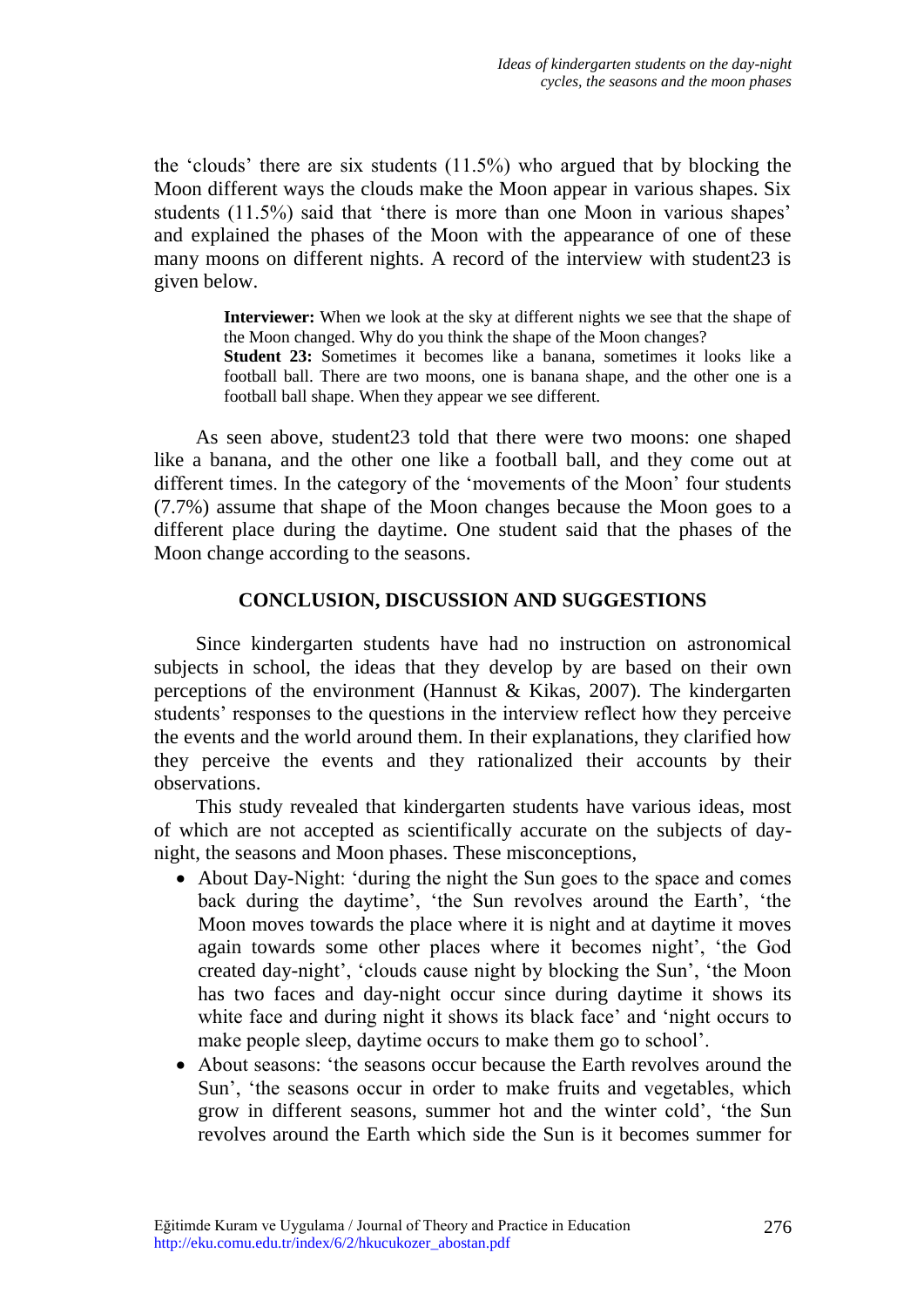that side and winter for the other side", "clouds cause the seasons by blocking the Sun", "dark and light-coloured clouds cause the seasons", "the Earth is closer to the Sun during the summer and farther away during the winter' and 'God calls one season name and that season occurs".

• About The Moon phases: 'the Moon is crescent the Sun is somewhere else", "the Sun moves to the place where it can see the Moon more than the Moon becomes full moon", "the Sun"s whereabouts changes the shape of the Moon', 'the God created the Moon phases', 'the clouds make the Moon appear in various shapes', 'there is more than one moon in various shapes" and "shape of the Moon changes because the Moon goes a different place during the daytime".

The misconceptions, encountered, related to the concept of day-night that kindergarten students are the same that the concepts that Valanides et al. (2000) encountered. As stated above, there have been many studies done concerning older age groups other than kindergarten students that exposed these misconceptions. Some of these misconceptions are the same as those of our study. For example, Baxter (1989), Sharp (1996), Dunlop, (2000), Sadler (1992) have found clouds cause night by blocking the Sun misconception had been seen among primary and high school students as well. Zeilik (1998) came across the misconception that the Moon has two faces and day-night occur since during daytime it shows its white face and during night it shows its black face misconception during his study with university students.

To the best of our knowledge, there have not been done any studies with respect to kindergarten students' ideas about the seasons and the moon phases in Turkey or other countries. This study revealed for the first time the ideas of kindergarten students about these concepts. But the misconceptions, shown in this study, have been found at other studies for the seasons and Moon phase"s concepts. Regarding seasons, at older age groups Baxter (1989), Sharp (1996) have found out that some primary school students show the changes on the plantations as the reason of occurrences of the seasons. Likewise Baxter (1989) and Sharp (1996) found out that primary school students had similar misconception that alleges clouds cause the seasons. The Earth is closer to the Sun during the summer and farther away during the winter misconception has been commonly seen among primary school, high school and university students and even among teachers as well (Baxter, 1989; Sharp, 1996; Dove, 2002; Sadler, 1992; Trumper, 2001a; Atwood & Atwood, 1997; Trumper, 2001b; Küçüközer, 2007; Parker & Heywood, 1998; Kikas, 2004). For the Moon phases, the same results were found at older age groups. The clouds make the Moon appear in various shapes' misconception is present amongst primary-school students (Baxter, 1989; Sharp, 1996; Dunlop, 2000). The study also disclosed that kindergarten students have some misconceptions amongst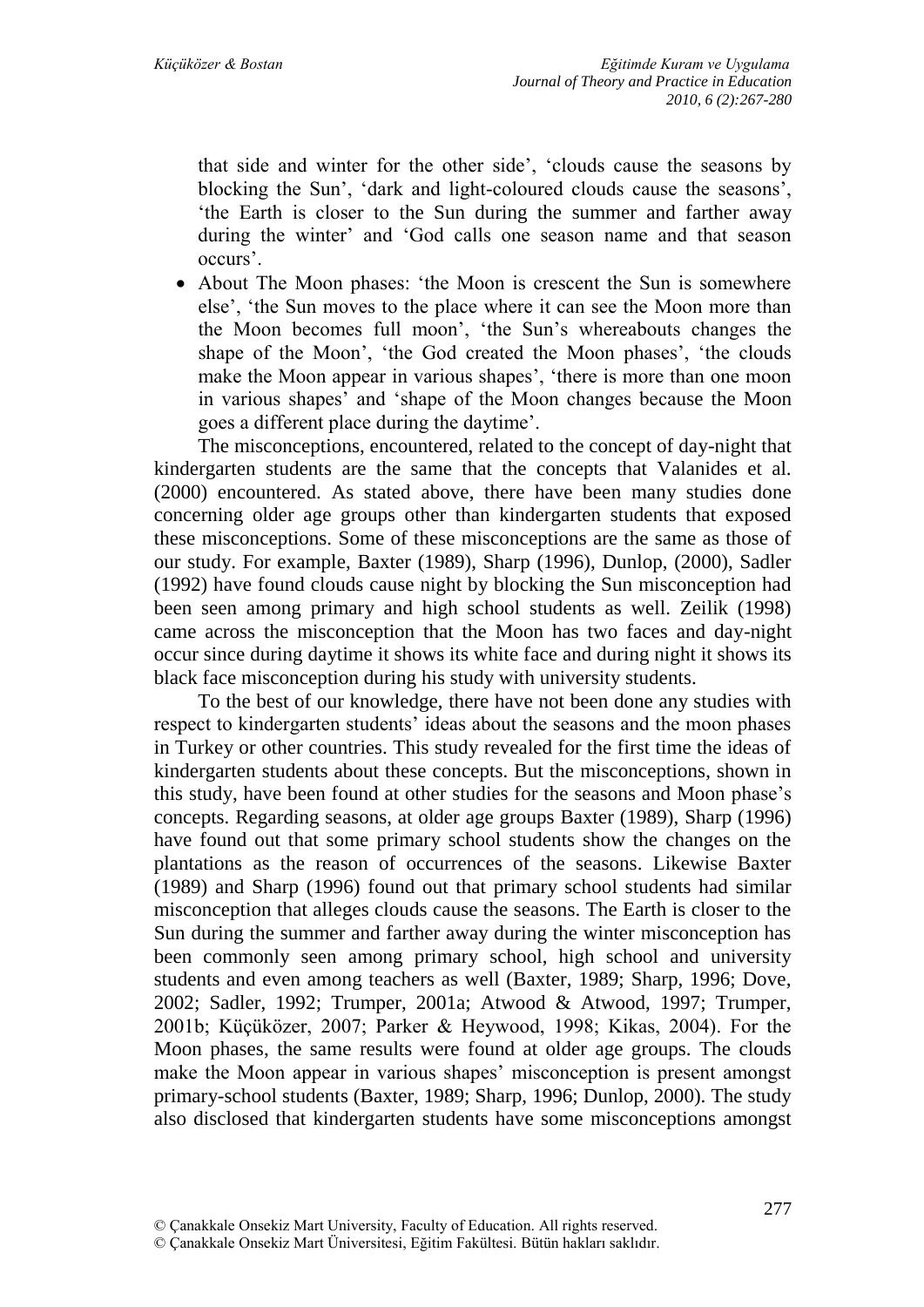primary school, high school, and university students and even amongst teachers too. According to this result, it can be argued that the formal schooling is not particularly effective in overcoming these misconceptions.

Brickhouse, Dagher, Letts and Shipman (2000) stated that students are influenced by their religious beliefs when they explain scientific concepts. Likewise during the interviews at our study it has been observed that some of the kindergarten students were influenced by their religious beliefs in their answers. They say God is the reason for the occurrences of astronomical events. At Valanides et al'. (2000) study, two kindergarten students pointed to God as the cause of day-night occurrences and Küçüközer's (2007) study done with prospective science teachers, found out that 18% of his sample group believed that God created the universe. Some students at our study believe God to be the sole reason for occurrences of day-night, the seasons and the Moon phases. It is apparent that regardless of the age, religious beliefs have an effect on views of the students and teachers. It should be noted that kindergarten students will bring all these ideas that they have when they first come to school, and that these ideas will influence their further education.

In Turkey, kindergarten curriculum includes many concepts related to science education. Some of these concepts are electricity, the respiratory system, organs and astronomy. Astronomy concepts encompass the day-night cycle, the seasons, the Moon's motion and the Sun's affection. Thus, students' misconceptions in terms of these subjects are important, and activities that can promote conceptual change should be included. In the study of Valanides et al. (2000), they stated that activities done for promoting conceptual change are partly effective at these ages. For this reason, science education program about kindergarten should be oriented toward achieving conceptual change. In order to promote conceptual change and progress towards scientific knowledge, kindergarten teachers should put emphasis on and accentuate activities for advancing conceptual change in their programs. Astronomy education should start at the kindergarten level. Therefore kindergarten teachers should be trained and educated about these misconceptions and conceptual changes with in-service courses.

#### **REFERENCES**

- Agan, L. (2004). Stellar Ideas: Exploring Students' Understanding of Stars. *Astronomy Education Review,* 3(1), 77-97.
- Arabacı, N., & Aksoy, B. (2005). Okul Öncesi Eğitime Katılım Programının Annelerin Bilgi Düzeylerine Etkisi. *Hacettepe Üniversitesi Eğitim Fakültesi Dergisi,* 29, 18-26.
- Atwood, R.K., & Atwood, V.A. (1997). Effects of Instruction on Preservice Elementary Teachers" Conceptions of the Causes of Night and Day and the Seasons. *Journal of Science Teacher Education,* 8(1), 1-13.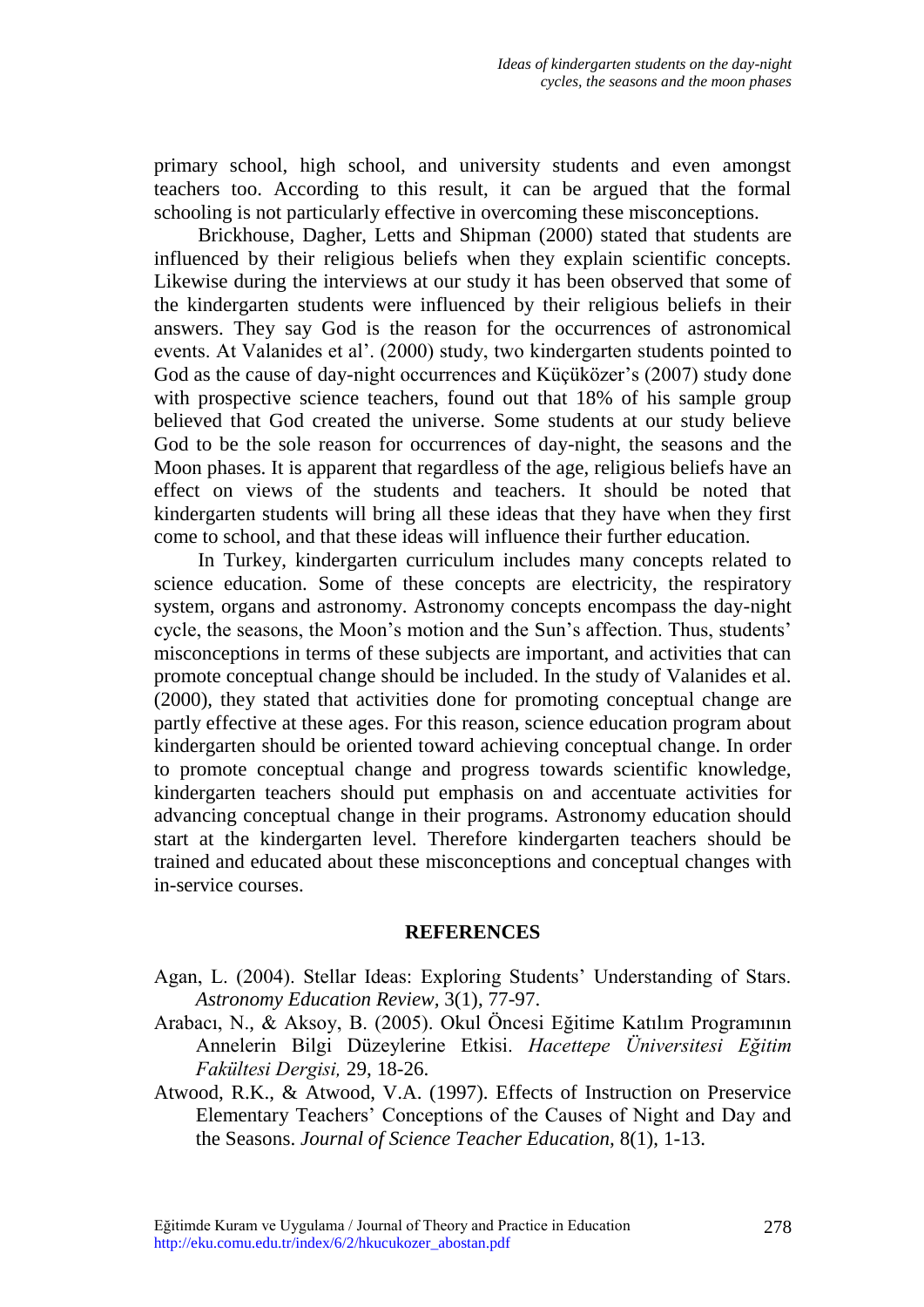- Barnett, M., & Morran, J. (2002). Addressing Children's Alternative Frameworks of the Moon"s Phases and Eclipses. *International Journal of Science Education*, 24(8), 859-879.
- Baxter, J. (1989). Children"s Understanding of Familiar Astronomical Events. *International Journal of Science Education,* 11, 502-513.
- Baxter, J. (1991). A Constructivist Approach to Astronomy in the National Curriculum. *Physics Education,* 26, 38-45.
- Bisard, W., Aron, R., Francek, M., & Nelson, B. (1994). Assessing Selected Physical Science and Earth Science Misconceptions of Middle School through University Pre-service Teachers. *Journal of College Science Teaching,* 24, 38-42.
- Brickhouse, N.W., Dagher, Z.R, Letts, W.J., & Shipman, H.L. (2000). Diversity of Students" Views about Evidence, Theory and the Interface Between Science and Religion in an Astronomy Course. *Journal of Research in Science Teaching,* 37(4), 340-362.
- Dove, J. (2002). Does The Man In The Moon Ever Sleep? An Analysis of Students Answers about Simple Astronomical Events: A Case Study. *International Journal of Science Education,* 24(8), 823-834.
- Dunlop, J. (2000). How Children Observe the Universe. *Electronic Publications of the Astronomical Society of Australia,* 17(2), 194-206.
- Güler, T., & Akman, B. (2006). 6 Yaş Çocuklarının Bilim ve Bilim İnsanı Hakkındaki GörüĢleri. *Hacettepe Üniversitesi Eğitim Fakültesi Dergisi,*  31, 55-66.
- Hannust, T., & Kikas, E. (2007). Children"s Knowledge of Astronomy and Its Change in Course of Learning. *Early Childhood Research Quarterly*, 22(1), 89-104.
- Kikas, E. (2004). Teachers' Conceptions and Misconceptions Concerning Three Natural Phenomena. *Journal of Research in Science Teaching,*  41(5), 432-448.
- Küçüközer, H. (2007). Prospective Science Teachers" Conceptions about Astronomical Subjects. Science Education International*,* 18(1), 113-130.
- Leighton, J. (2003). Children's and Adults' Knowledge and Models of Reasoning about the Ozone Layer and Its Depletion. *International Journal of Science Education,* 25(1), 117-139.
- Nuutinen, S. (2005). Examining Young Children"s Conceptual Change Process in Floating and Sinking from a Social Constructivist Perspective. *International Journal of Science Education,* 27(3), 259-279.
- Paik, S., Kim, H., Cho, B., & Park, J. (2004). K-8th Grade Korean Students' Conceptions of "Changes of State" and "Conditions for Changes of State". *International Journal of Science Education,* 26(2), 207-224.
- Parker, J., & Heywood, D. (1998). The Earth and Beyond: Developing Primary Teachers" Understanding of Basic Astronomical Events. *International Journal of Science Education,* 20(5), 503-520.

<sup>©</sup> Çanakkale Onsekiz Mart University, Faculty of Education. All rights reserved.

<sup>©</sup> Çanakkale Onsekiz Mart Üniversitesi, Eğitim Fakültesi. Bütün hakları saklıdır.